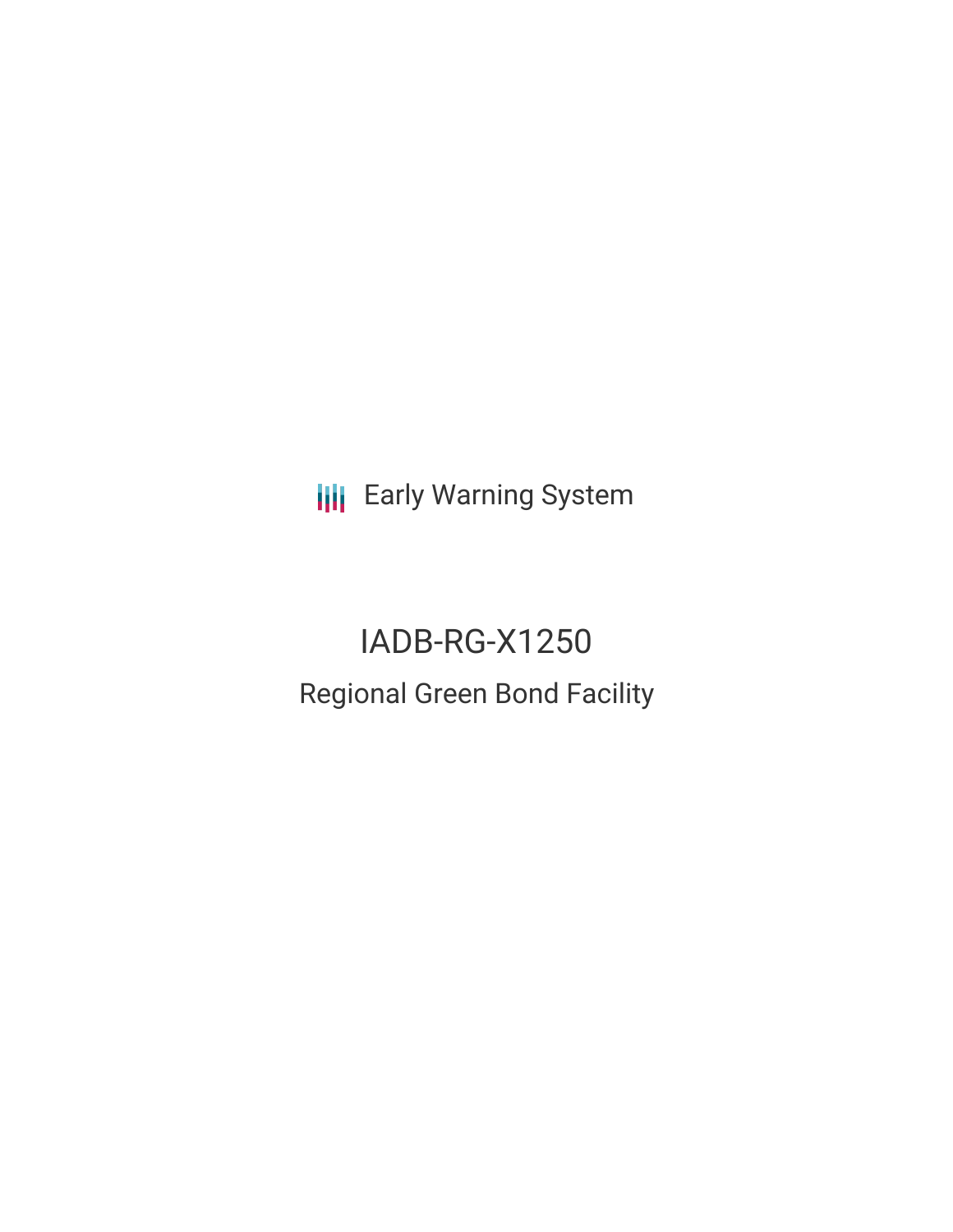

# **Quick Facts**

| Inter-American Development Bank (IADB) |
|----------------------------------------|
| Approved                               |
| U                                      |
| 2015-11-18                             |
| Finance                                |
| Fund                                   |
| \$400.00 million                       |
| \$400.00 million                       |
|                                        |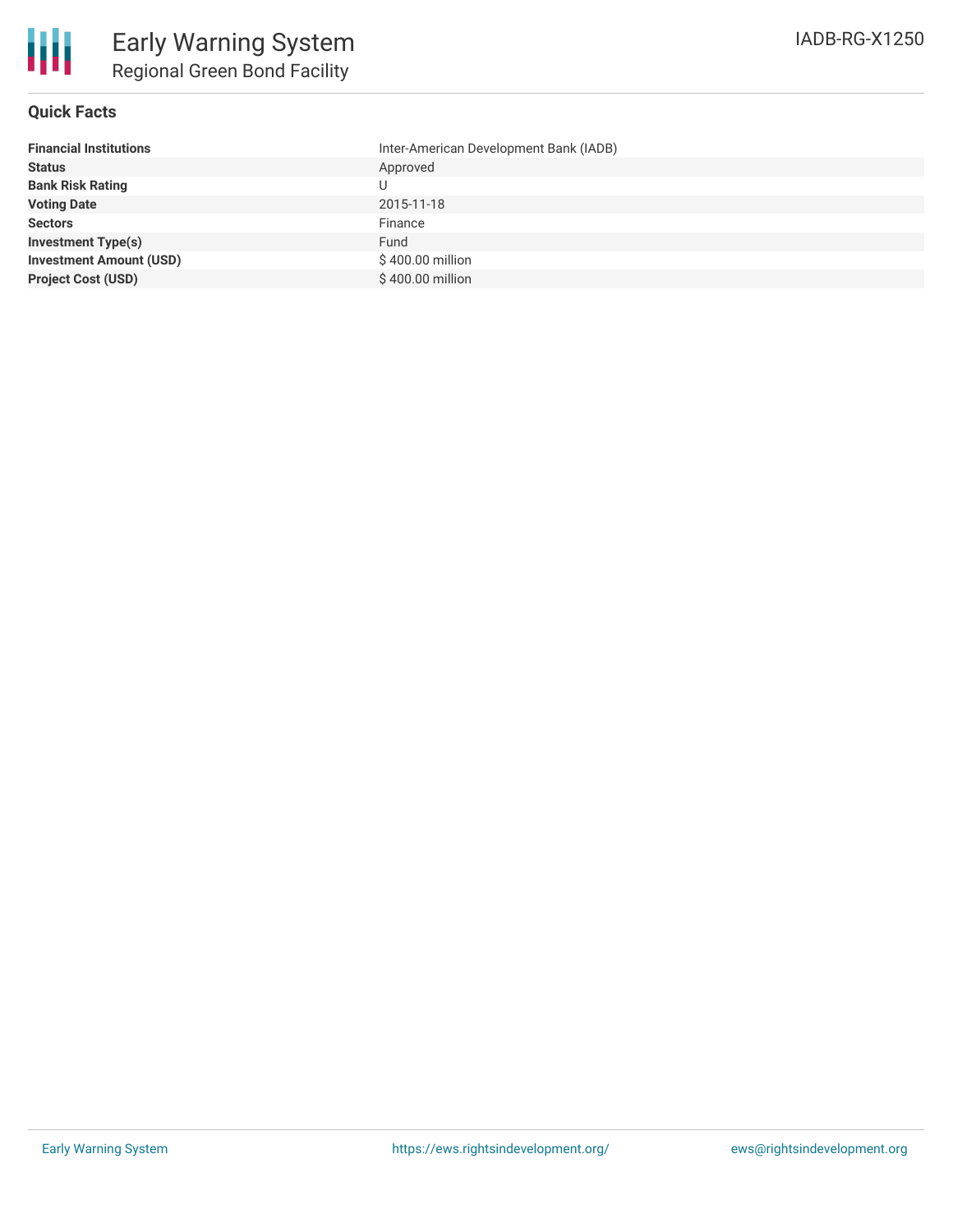

# **Project Description**

This project creates a large fund for financing a variety of green climate projects across Latin America and the Caribbean. Specifically, the funds will go towards private companies engaged in sustainable energy technologies and projects aimed at reducing greenhouse gas emissions.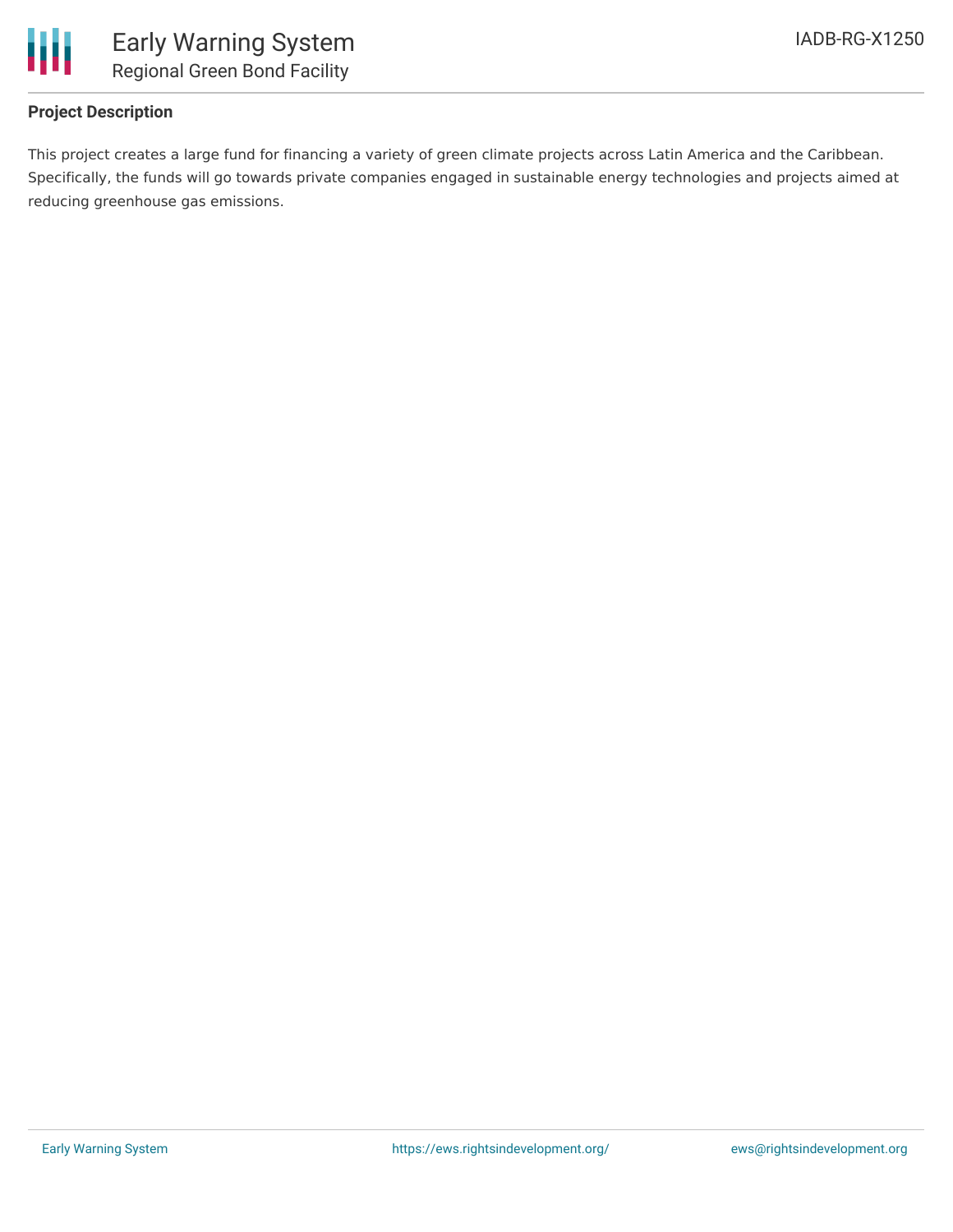

### **Investment Description**

• Inter-American Development Bank (IADB)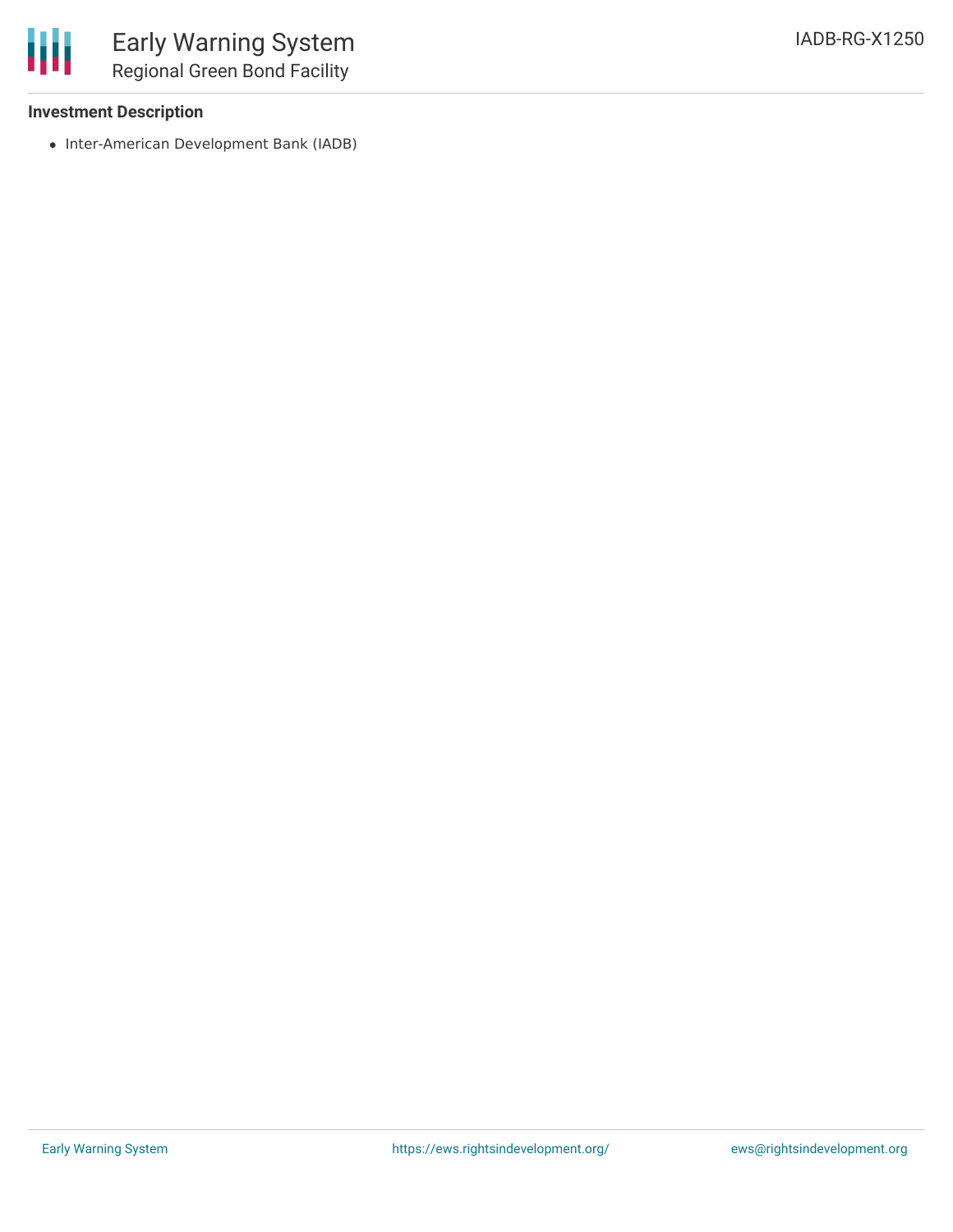

## **Contact Information**

\*no contact information provided\*

#### ACCOUNTABILITY MECHANISM OF IADB

The Independent Consultation and Investigation Mechanism (MICI) is the independent complaint mechanism and fact-finding body for people who have been or are likely to be adversely affected by an Inter-American Development Bank (IDB) or Inter-American Investment Corporation (IIC)-funded project. If you submit a complaint to MICI, they may assist you in addressing the problems you raised through a dispute-resolution process with those implementing the project and/or through an investigation to assess whether the IDB or IIC is following its own policies for preventing or mitigating harm to people or the environment. You can submit a complaint by sending an email to MICI@iadb.org. You can learn more about the MICI and how to file a complaint at http://www.iadb.org/en/mici/mici,1752.html (in English) or http://www.iadb.org/es/mici/mici,1752.html (Spanish).